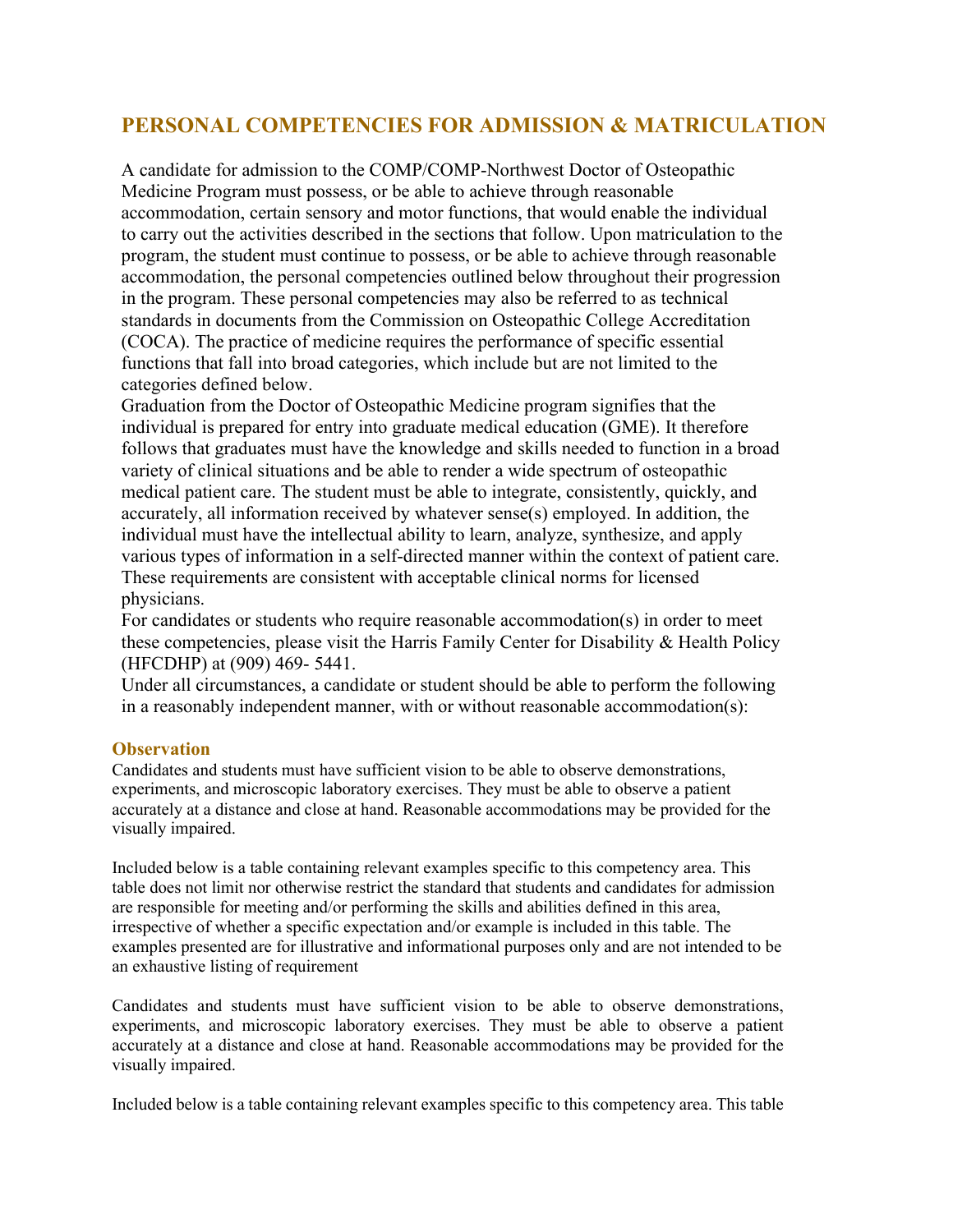does not limit nor otherwise restrict the standard that students and candidates for admission are responsible for meeting and/or performing the skills and abilities defined in this area, irrespective of whether a specific expectation and/or example is included in this table. The examples presented are for illustrative and informational purposes only and are not intended to be an exhaustive listing of requirements.

| <b>Expectation</b>                                                                                                                                                                                                                                                                                                       | <b>Examples</b>                                                                                                                                                                                                                                                                                                                                                                                                                                                                                                                                                                |
|--------------------------------------------------------------------------------------------------------------------------------------------------------------------------------------------------------------------------------------------------------------------------------------------------------------------------|--------------------------------------------------------------------------------------------------------------------------------------------------------------------------------------------------------------------------------------------------------------------------------------------------------------------------------------------------------------------------------------------------------------------------------------------------------------------------------------------------------------------------------------------------------------------------------|
| Possess sufficient uncorrected or corrected<br>visual acuity and color perception to:<br>Resolve objects as small as 2 mm<br>macroscopically<br><b>Observe motion and observe and</b><br>evaluate the human gait at 20 feet<br>See an object from a background of<br>٠<br>other objects<br>See the difference in objects | Locate and identify dissected nerves<br>Evaluate posture, locomotion and<br>movement in a clinical setting<br>Identify landmarks on tympanic<br>membranes<br>Identify materials correctly to be used in<br>laboratories<br>Locate, identify, and describe foreign<br>$\bullet$<br>bodies, blood vessels, sutures and skin<br>lesions<br>Read printed materials on handouts,<br>$\bullet$<br>exams, and computer screens<br>Discriminate body height and depth<br>$\bullet$<br>differences and identify anatomic<br>landmarks for symmetry and postural<br>differences visually |

## **Communication**

Candidates and students must be able to communicate with patients and colleagues. They must be able to understand and be fluent in the English language.

Included below is a table containing relevant examples specific to this competency area. This table does not limit nor otherwise restrict the standard that students and candidates for admission are responsible for meeting and/or performing the skills and abilities defined in this area, irrespective of whether a specific expectation and/or example is included in this table. The examples presented are for illustrative and informational purposes only and are not intended to be an exhaustive listing of requirements.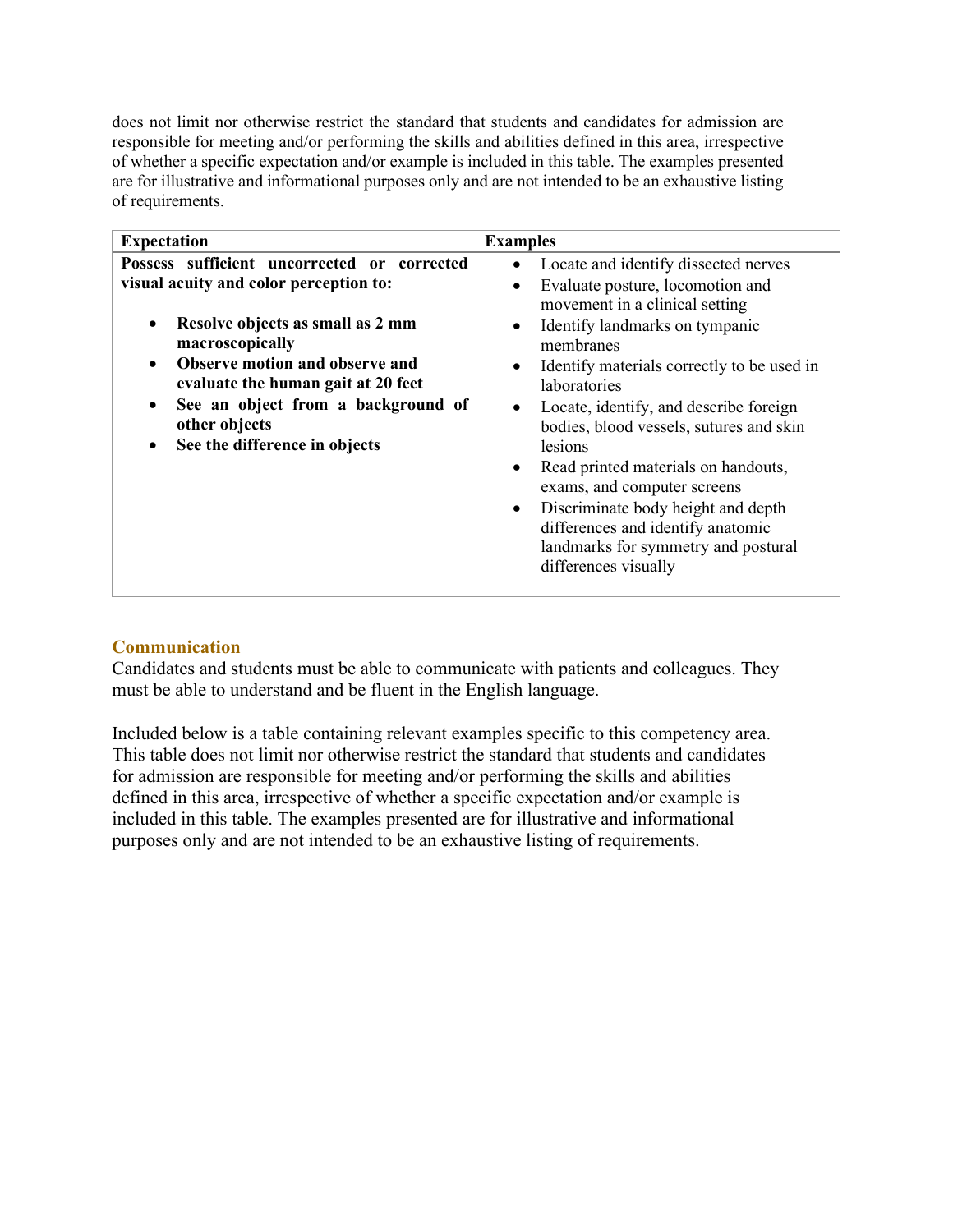| <b>Expectation</b>                                                                                                     | <b>Examples</b>                                                                                                                                                                                                                                                                                                                                                                                                                                                                               |
|------------------------------------------------------------------------------------------------------------------------|-----------------------------------------------------------------------------------------------------------------------------------------------------------------------------------------------------------------------------------------------------------------------------------------------------------------------------------------------------------------------------------------------------------------------------------------------------------------------------------------------|
| Have fluency in formal and colloquial oral and<br>written English skills                                               | Demonstrate command of the course material<br>$\bullet$<br>to a professor or attending physician<br>Comprehend oral lectures, ask questions and<br>$\bullet$<br>comprehend answers<br>Explain procedures and discuss results with<br>$\bullet$<br>professors and fellow students<br>Explain medical conditions to patients,<br>$\bullet$<br>attending physicians and fellow students<br>Explain procedures and discuss test results on<br>٠<br>prescribed treatments with patients, attending |
|                                                                                                                        | physicians and fellow students<br>Comprehend laboratory safety and emergency<br>$\bullet$<br>situation instructions<br>Be able to effectively compose written<br>$\bullet$<br>communication, including documentation of<br>patient history, physical exam, assessment and<br>treatment plan                                                                                                                                                                                                   |
| Perceive and convey sentiments non-verbally<br>and effectively with patients and all members of<br>the healthcare team | Recognize, comprehend, and respond<br>$\bullet$<br>appropriately to spoken or non-verbal<br>communication of distress or discomfort                                                                                                                                                                                                                                                                                                                                                           |

## **Motor**

Candidates and students must have sufficient motor functions to enable them to execute movements that are reasonably required to provide general and emergency treatment of patients (i.e. palpation, auscultation, percussion, and other diagnostic and therapeutic modalities). These actions require coordination of both gross and fine muscular movements, equilibrium, and functional use of the senses of touch and vision. Additionally, candidates and students must possess sufficient posture, balance, flexibility, mobility, strength, and endurance for standing, sitting, and participating in the laboratory, classroom, and clinical experiences.

Included below is a table containing relevant examples specific to this competency area. This table does not limit nor otherwise restrict the standard that students and candidates for admission are responsible for meeting and/or performing the skills and abilities defined in this area, irrespective of whether a specific expectation and/or example is included in this table. The examples presented are for illustrative and informational purposes only and are not intended to be an exhaustive listing of requirements.

| <b>Expectation</b>                                                           | <b>Examples</b>                                                                                                                                                                                                                                                                                                                                                                                                                       |
|------------------------------------------------------------------------------|---------------------------------------------------------------------------------------------------------------------------------------------------------------------------------------------------------------------------------------------------------------------------------------------------------------------------------------------------------------------------------------------------------------------------------------|
| Possess equilibrium and coordination of gross and<br>fine muscular movements | Possess sufficient strength and mobility to<br>$\bullet$<br>provide general care and emergency treatment<br>to patients including CPR, administration of<br>intravenous medication, the application of<br>pressure to stop bleeding, the opening of<br>obstructed airways, the suturing of simple<br>wounds, assist with surgical procedures (i.e.,<br>handing off of instruments, perform<br>retraction), perform simple obstetrical |
|                                                                              | maneuvers, and perform OMT                                                                                                                                                                                                                                                                                                                                                                                                            |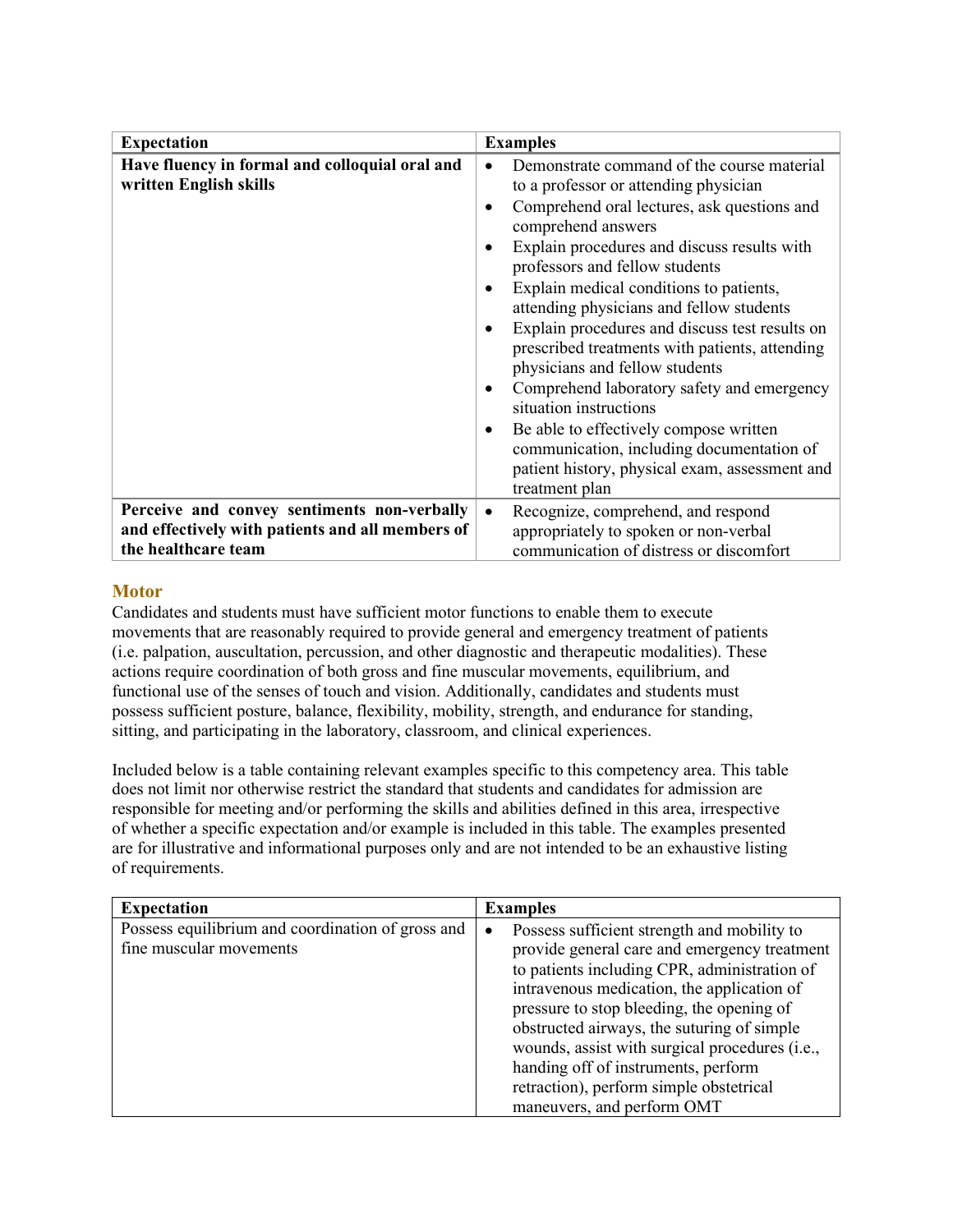|                                                                                                                               | Coordinate fine movement of fingertips,<br>palms, and wrists as in elevation of the<br>cranium<br>Stand with limited opportunity for gross<br>movement for a minimum of 2 hours at a<br>time, as necessary for particular medical<br>procedures, such as performance of obstetrical<br>delivery, assistance of surgical delivery, and<br>assistance of surgical procedure |
|-------------------------------------------------------------------------------------------------------------------------------|---------------------------------------------------------------------------------------------------------------------------------------------------------------------------------------------------------------------------------------------------------------------------------------------------------------------------------------------------------------------------|
| Possess sufficient visual-motor coordination<br>permitting delicate manipulations of specimens,<br>instruments, and equipment | Participate in laboratory exercises using<br>required equipment<br>Perform minor medical procedures such as<br>venipuncture and suturing.                                                                                                                                                                                                                                 |

## **Sensory**

Candidates and students must have enhanced sensory skills including accuracy within specific tolerances and functional use for laboratory, classroom, and clinical experiences. Candidates and students who are otherwise qualified but who have significant tactile, sensory, or proprioceptive disabilities must be medically evaluated. Examples of issues requiring further evaluation include, but are not limited to, individuals injured by significant burns, those with sensory motor deficits, cicatrix formation, or absence and/or malformations of the extremity(ies).

Included below is a table containing relevant examples specific to this competency area. This table does not limit nor otherwise restrict the standard that students and candidates for admission are responsible for meeting and/or performing the skills and abilities defined in this area, irrespective of whether a specific expectation and/or example is included in this table. The examples presented are for illustrative and informational purposes only and are not intended to be an exhaustive listing of requirement

| <b>Expectation</b>                                                                        | <b>Examples</b>                                                                                                                                                                                                                                                                                                                                                               |
|-------------------------------------------------------------------------------------------|-------------------------------------------------------------------------------------------------------------------------------------------------------------------------------------------------------------------------------------------------------------------------------------------------------------------------------------------------------------------------------|
| touch<br>and  <br><b>Possess</b><br>accurate<br>of<br>sense<br>temperature discrimination | Palpate the musculoskeletal system<br>$\bullet$<br>Perform history and physical examination<br>procedures specific to an individual<br>Perform a bimanual pelvic exam<br>Palpate distances in depth, elevation and width  <br>of body structures<br>Palpate texture differences, hydration states,<br>fine muscle tension differences, changes in<br>moisture and temperature |
| <b>Auditory and Visual Senses</b>                                                         | The ability to use a stethoscope<br>٠<br>Recognize structures and patient conditions<br>accurately                                                                                                                                                                                                                                                                            |

## **Intellectual, Conceptual, Integrative, and Quantitative Abilities**

Candidates and students must demonstrate problem-solving skills, which involve intellectual, conceptual, integrative, and quantitative abilities. These abilities include memory, calculation, reasoning, analysis, and synthesis. In addition, candidates and students must be able to comprehend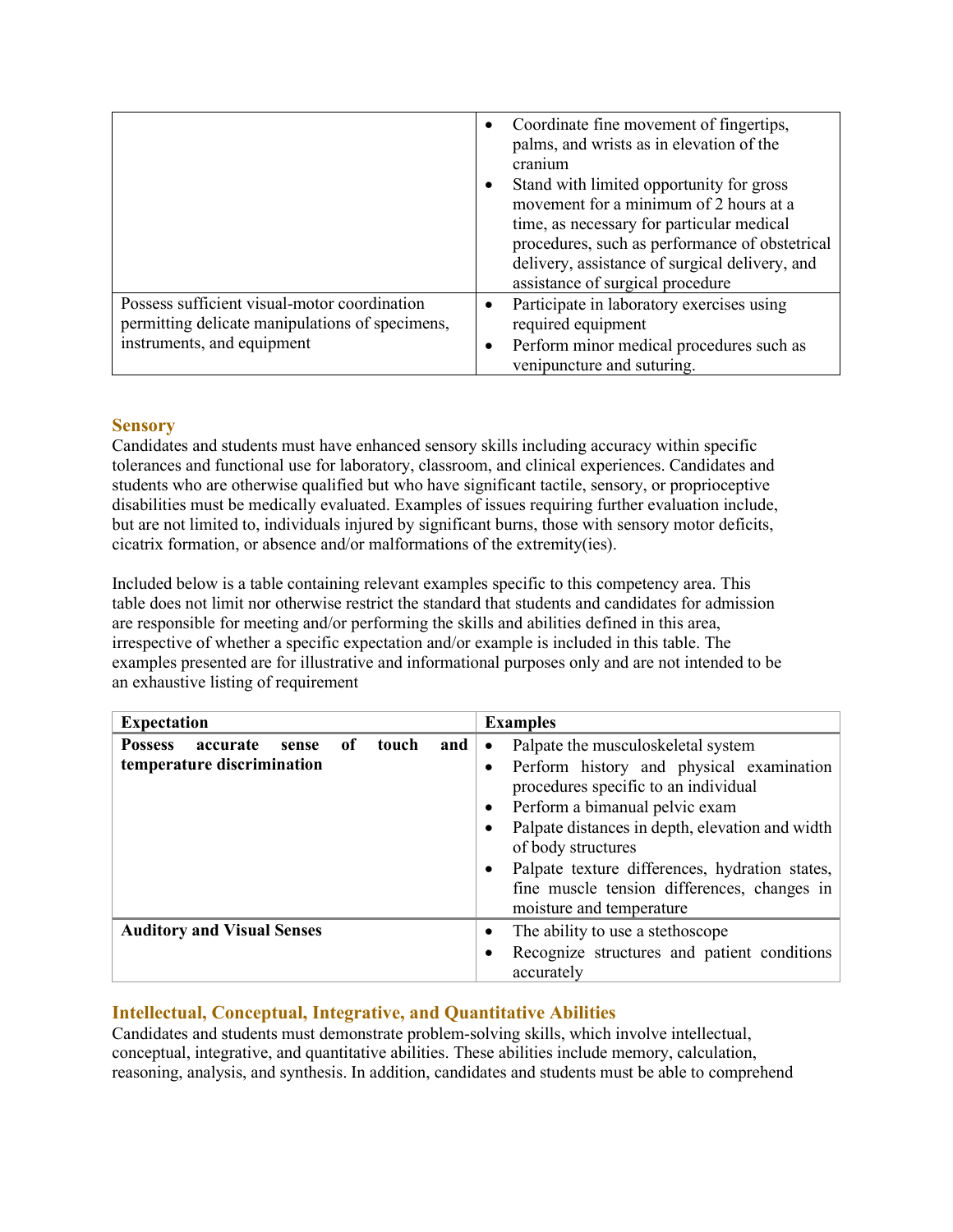three-dimensional relationships and be able to understand and manipulate the spatial relationships of structures.

Included below is a table containing relevant examples specific to this competency area. This table does not limit nor otherwise restrict the standard that students and candidates for admission are responsible for meeting and/or performing the skills and abilities defined in this area, irrespective of whether a specific expectation and/or example is included in this table. The examples presented are for illustrative and informational purposes only and are not intended to be an exhaustive listing of requirements.

| <b>Expectation</b>                                 | <b>Examples</b>                                           |
|----------------------------------------------------|-----------------------------------------------------------|
| Be able to process multifunctional data and        | Perform osteopathic or medical evaluation of<br>$\bullet$ |
| sensory input requiring cognitive recall and       | patient posture and movement including                    |
| motor skills rapidly and initiate critical actions | analysis of physiological, biomechanical,                 |
|                                                    | behavioral, and environmental factors in a                |
|                                                    | timely manner, consistent with acceptable                 |
|                                                    | clinical norms                                            |
|                                                    | Comprehend oral and written presentations of              |
|                                                    | material and communicate that understanding               |
|                                                    | upon examination in a timely manner,                      |
|                                                    | occasionally demonstrating a grasp of the                 |
|                                                    | information within the same class period as               |
|                                                    | presented                                                 |
|                                                    | Successfully complete objective<br>exams                  |
|                                                    | designed to assess whether students can apply             |
|                                                    | knowledge learned and successfully complete               |
|                                                    | problem-solving exercises                                 |
|                                                    | Evaluate emergency situations including<br>٠              |
|                                                    | apnea, respiratory or cardiac arrest, bleeding            |
|                                                    | and severe trauma, requiring rapid responses              |
|                                                    | such as intubation and medication                         |

#### **Behavioral, Professional, and Social Attributes**

Candidates and students must possess the professionalism required for full utilization of their intellectual abilities. They must show evidence that they can exercise good judgment and promptly complete all responsibilities involved in the education process and attendant to the assessment and care of patients. Candidates and students must also demonstrate that they can develop mature, sensitive, and effective relationships with faculty, staff, colleagues, and patients. Additionally, they must be able to tolerate physically and mentally taxing workloads, adapt to changing environments, display flexibility, and function in the face of the uncertainties inherent in patient care. Compassion, integrity, concern for others, interpersonal skills, interest, and motivation are some of the personal qualities that will be assessed during the admissions and educational processes.

Additionally, the College maintains a curriculum that stresses the importance of the body as a unit and the applicability of touch as an integral part of diagnosis and treatment for all patients of all genders. To acquire competencies in physical diagnosis and osteopathic manipulative medical diagnosis and treatment, all students are required to touch others and be touched. Students are required to assume the role of the patient to develop an understanding of the patient experience throughout the curriculum. This includes but is not limited to permitting self and demonstrating on others physical exams such as abdominal, cardiac and musculoskeletal, osteopathic structural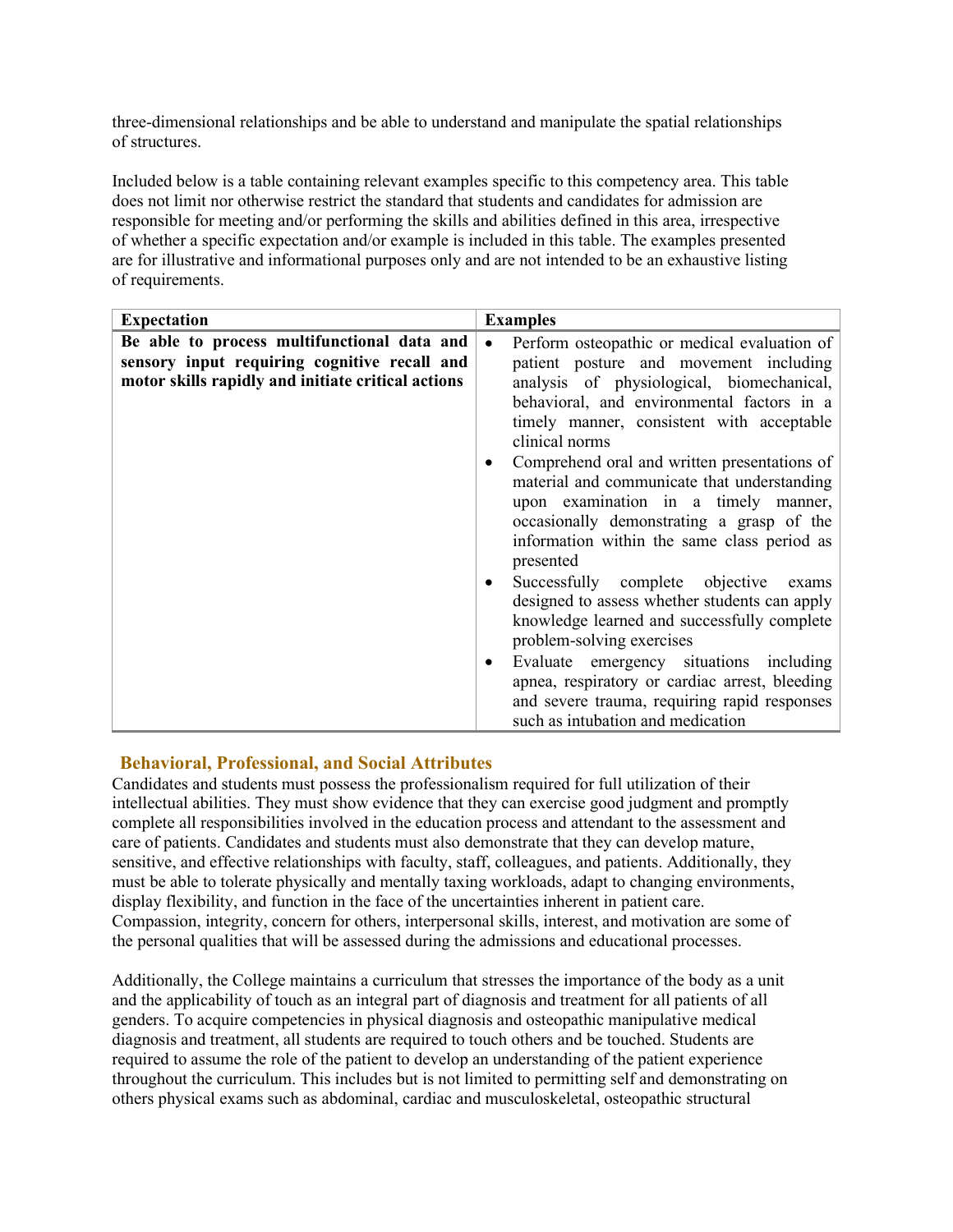exams, osteopathic diagnosis, and osteopathic manipulative treatment.

Included below is a table containing relevant examples specific to this competency area. This table does not limit nor otherwise restrict the standard that students and candidates for admission are responsible for meeting and/or performing the skills and abilities defined in this area, irrespective of whether a specific expectation and/or example is included in this table. The examples presented are for illustrative and informational purposes only and are not intended to be an exhaustive listing of requirements.

| <b>Expectation</b>                                                                                          | <b>Examples</b>                                                                                                                                                                                                                                                                                                                                                                                                                                                                                                             |
|-------------------------------------------------------------------------------------------------------------|-----------------------------------------------------------------------------------------------------------------------------------------------------------------------------------------------------------------------------------------------------------------------------------------------------------------------------------------------------------------------------------------------------------------------------------------------------------------------------------------------------------------------------|
| Manage priorities successfully, including<br>competing demands and multiple tasks under time<br>constraints | Maintain satisfactory academic progress<br>$\bullet$<br>including completing exams and other time-<br>sensitive assessments and requirements,<br>including patient care and attending<br>mandatory classes, laboratory sessions and<br>educational programs                                                                                                                                                                                                                                                                 |
| Exhibit appropriate behavior, judgment, and<br>ethical standards                                            | Active participation in and contribution to<br>$\bullet$<br>learning situations<br>Maintain professional communications and<br>$\bullet$<br>interactions with faculty, staff, classmates,<br>patients, and all members of the health care<br>team<br>Adhere to the Standards of Professionalism<br>$\bullet$<br>and Ethics as described in the University and<br>College Catalogs and other documents                                                                                                                       |
| Adapt successfully to changing environments                                                                 | Maintain attention, actively participate and<br>$\bullet$<br>meaningfully contribute to dialogue and<br>practical applications in the classroom, small<br>group exercises, laboratory activities, and in<br>patient care<br>$\bullet$                                                                                                                                                                                                                                                                                       |
| Possess constructive, positive and mature<br>interpersonal skills, interest and motivation                  | Accept criticism and respond with appropriate<br>$\bullet$<br>modification of behavior<br>Timely and adequately respond to personal or<br>$\bullet$<br>academic struggles; seek assistance, practice<br>planning and avoid procrastination                                                                                                                                                                                                                                                                                  |
| Participate as both a student patient and a student<br>physician in the learning environment                | Allow for exposure and palpation of non-<br>$\bullet$<br>sexual body parts when serving as a student<br>patient in the learning environment<br>Expose and palpate non-sexual body parts<br>$\bullet$<br>when serving as a student physician in the<br>learning environment<br>Participate in learning, including dissection,<br>$\bullet$<br>of cadaveric donor patients<br>Participate in practice examinations, in<br>$\bullet$<br>scenarios including all genders, as both a<br>student patient and a student physician. |